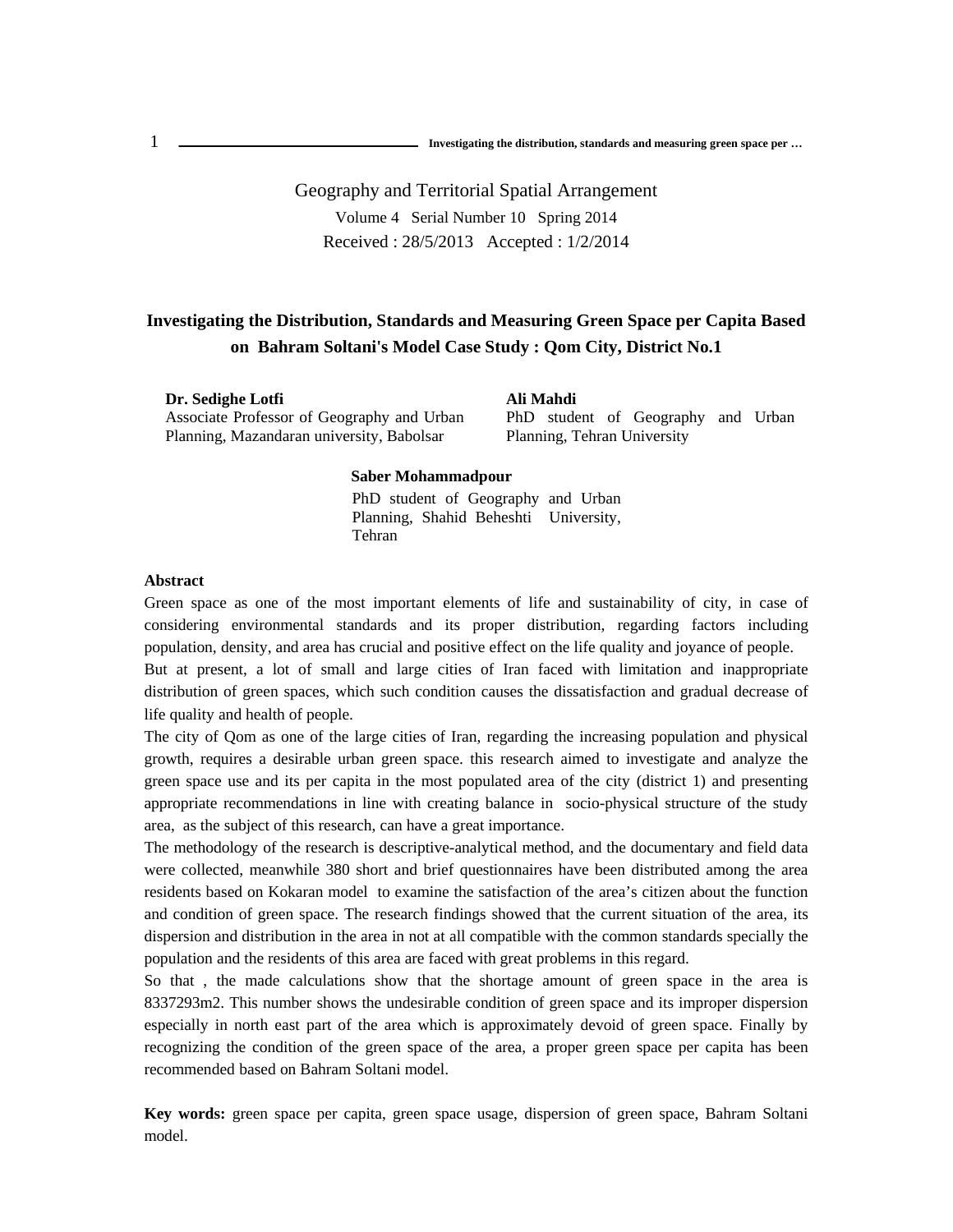## Geography and Territorial Spatial Arrangement Volume 4 Serial Number 10 Spring 2014 Received : 24/6/2013 Accepted : 21/1/2014

# **Ranking the Districts of Sardasht City In Terms of Moving Toward Creativity With an Emphasis on Realization Creative City by the Use of TOPSIS Model and Network Analysis**

**Dr. Mirnajaf Mousavi**  Assistant Professor of Geography and Urban Planning, Oroomiye University

#### **Abstract**

Moving toward creating and establishment of a creative city is so important and vital due to the position of city as a place of formation the beds of intelligence community and the city importance in economic development. This paper attempts to study the components of creative city in districts of Sardasht city in order to move towards a creative city.

Regarding the studied factors, the research is of applied type and the used method is of descriptive – analytical method. Statistical society is 15 districts of Sardasht city and indicators of research include 20 indices of a creative city . Investigating the status of cultural services and manner of their distribution and classification shows that Azadegan and Terminal districts have devoted themselves the highest rates of the Cultural Services due to the existence of scientific centers also, the highest level of innovation and invention in Azadegan and Terminal districts was 64 percent.

The ANP model has had the most effect on moving a district toward a creative district in Sardasht city. Among these, the indices of the number of scientific and technological centers and number of invents with the amount of 0.033 and 0.031respectively have the most important role in the realization of Sardasht creative city .Also based on TOPSIS model, Stadium and Azadegan districts in the studied indicators are located at the highest level of creativity. Calculations of multiple correlation coefficient also revealed that 41.8 percent of the changes of realizing creative districts in Sardasht city is due to the improvement and increase of using the creative city Components .

So that for one unit change due to deviation of criteria, the criteria of realization creative city, will cause 0.652 units of change in realization of creative districts in Sardasht city. As a result, for placing Each district along the realization of creative city , the effective Strategies such as: Formation of elites Community, elites thought chambers, city Management, Equitable distribution of services, scientific and technological Facilities, dedicating places for the creative class of the society, internet access facilities for creative class and other citizens are highly effective.

**Keywords:** creative city, innovation, human capital, quality of life, network analysis, TOPSIS model, Sardasht city.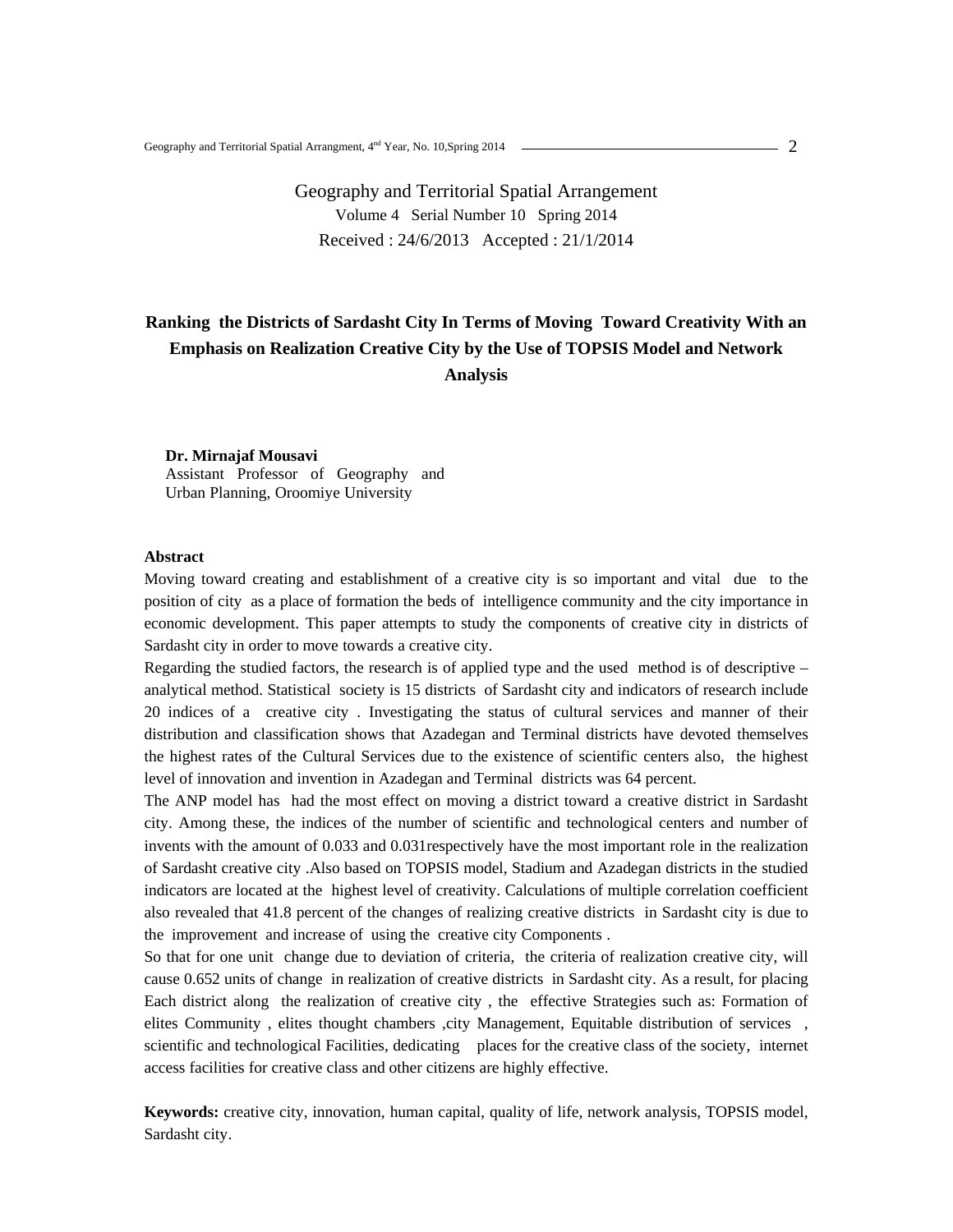Geography and Territorial Spatial Arrangement Volume 4 Serial Number 10 Spring 2014 Received : 7/8/2013 Accepted : 22/12/2013

## **The Study of Effective Factors on Alteration of Farm Operating Systems Case Study: Sahlabad- Nehbandan Farming Joint Stock Company**

**Mohammad Hajipour**  PhD of Geography and rural Planning, Kharazmi University

**Dr. Mahmoud Falsoleiman**  Associate Professor of Geography and rural Planning, Birjand University

### **Abstract**

Quantity and quality of cultivation crops in country, is a function of the type of operating system. The dominant operating system of country is yeomen system with low productivity. On the other hand, the population of the system is faced with an increasing and growing trend; therefore, the need for more production of agricultural products makes inevitable the need to change the operating system.

To this aim, strategies including development of new and modern agricultural systems have been considered more than before like farming joint stock companies. In the present paper, it is tried to review the pattern for effective factors on forming Sahlabad and Nehbandan Farming Joint stock Company.

This research is an applied one with a descriptive-analytical approach. For collecting data, two techniques of documentary and surveying method have been used. The findings of the research showed that factors including providence, partnership and plurality and hope for future have the greatest positive effect on formation of Farming Joint Stock Companies. The general components of pattern affecting on the acceptance and formation of Farming Joint Stock Companies has included the social potential, economical condition , production , development and cultural indices.

**Keywords:** Development of cultivation, operating system, Farming joint stock Company, Social analyzing model.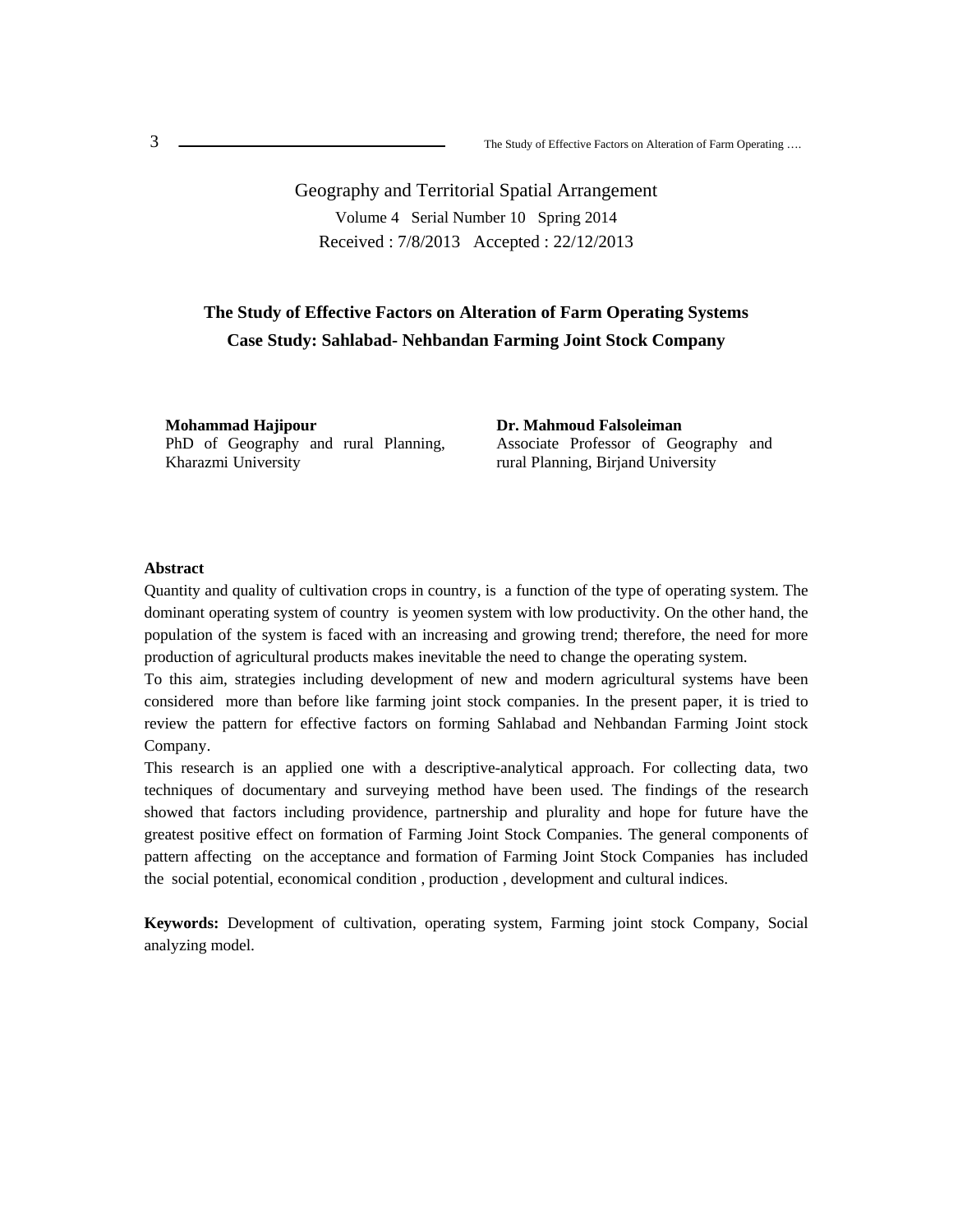# Geography and Territorial Spatial Arrangement Volume 4 Serial Number 10 Spring 2014 Received : 9/6/2013 Accepted : 30/1/2014

## **Globalization of Communications and National Security of the Islamic Republic of Iran with Emphasis on the Western Border**

**Dr. Zahra PishgahiFard**  PhD of Political Geography, Tehran University

**Hosein Khaledi**  Master of Political Geography

**Bahador Gholami**  PhD Student of Political Geography, Tehran University

**Yaser Ebrahimi**  Master of Political Geography

#### **Abstract**

Since globalization in 21th century will have a great impact on the future of human society, it is evaluated and considered as a sensitive issue with high security implications. In this respect, pondering about its nature and consequences of such process has a great importance for the politicalsocial life of the countries. The process of globalization is impossible without development of Information and Communication Technologies (ICT). Although development of ICT provides various facilities, it poses limitations and challenges for the governments, one of them is related to security issues. Nowadays, national security of the counties cannot be guaranteed by fortifying national borders and boosting defensive power alone because the nature of threats has been changed and the national security of states is threatened not only by hard but by only by soft threats.

 This article which is developed by descriptive-analytic method and qualitative analysis, aimed at investigating the effect of globalization of communications on the national security of the Islamic Republic of Iran. The findings indicted that globalization of communications, while mitigating the traditional role of national borders in controlling and separating Iranian territory from neighbors, has increased bilateral exchanges between dwellers of the two sides of these borders. Considering cultural and linguistic commonalities, these changes can bear both positive and negative security outcomes. It can be argued that development of communications has led to penetration of Iranian western borders, and has faced the country with several security opportunities and challenges.

**Keywords:** globalization, national security, border, media, the Islamic Republic of Iran

 $-4$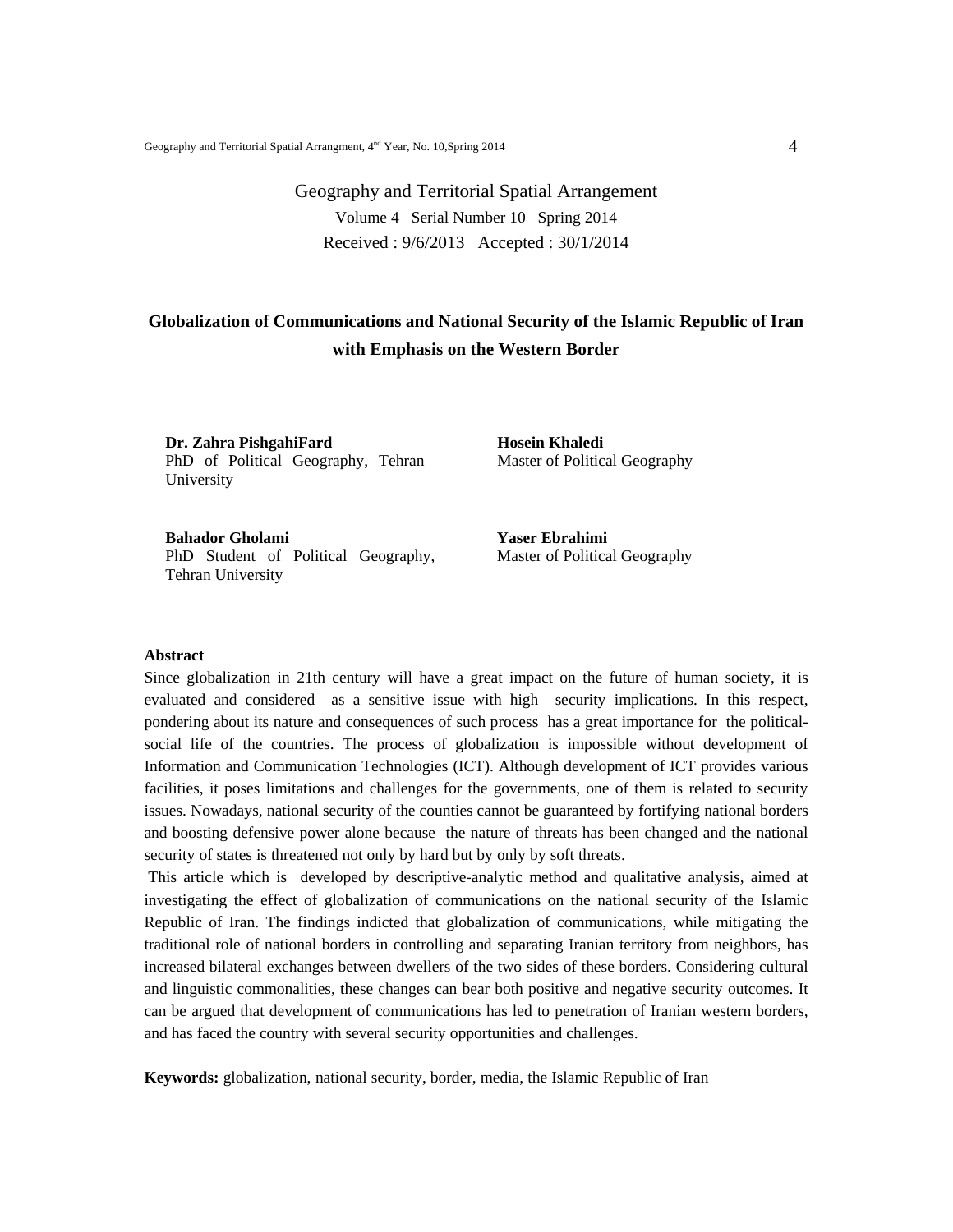n 5

> Geography and Territorial Spatial Arrangement Volume 4 Serial Number 10 Spring 2014 Received : 15/8/2013 Accepted : 25/1/2014

## **Evaluation and Measuring the Life Quality and its Effect on the Citizens' Partnership in Urban Affair Case Study: Minoo Dasht City**

**Dr. Alireza Khaje Shahkoohee**  Assistant Professor of Geography Group, Golestan University, Gorgan

**Seyed Mohammad hasan Hosseini**  Master Student of Geography and Urban Planning, Golestan University, Gorgan

**Ramazan Toosi**  Master Student of Geography and Rural Planning, Isfahan University, Isfahan

#### **Abstract**

Quality of environment and urban life are the subjects that will be addressed by the various sciences. And the knowledge of urban geography studies the quality of life in relation with the environment and its impact on citizenship. Today, quality of life is the most supreme level in the objectives of social–economic planning and has two dimensions of subjective and objective dimensions. Subjective dimensions considers the perception of the individual about the quality of their lives and environment and is a qualitative and relative concept. But, objective dimensions are observable and measurable issues and have a quantitative concept. In this study, firstly the quality of life in the environmental, social, bodily and mental health dimensions (subjective dimensions), and also the quality of the urban environment (objective dimensions), is measured and evaluated and then the relationship between quality of environment and life with the amount of citizens' participation in urban affairs has been studied. Statistical society of this research is all wardens of families in Minoodasht town, which by implementing Cochran formula and simple random sampling, 250 samples were elected, and data were collected by researcher-made questionnaire. Results of the study revealed that social and mental health dimensions are above average and environmental and bodily health dimensions, as well as, the quality of the urban environment are lower than average. Also, results of statistical test of variance analysis indicated that enhancement of the life and environment quality can lead to increase of citizens' participation in urban affairs, and there is a significant and direct relation between these issues.

**Key words:** Quality of life, Quality of environment, Participation, Minoodasht.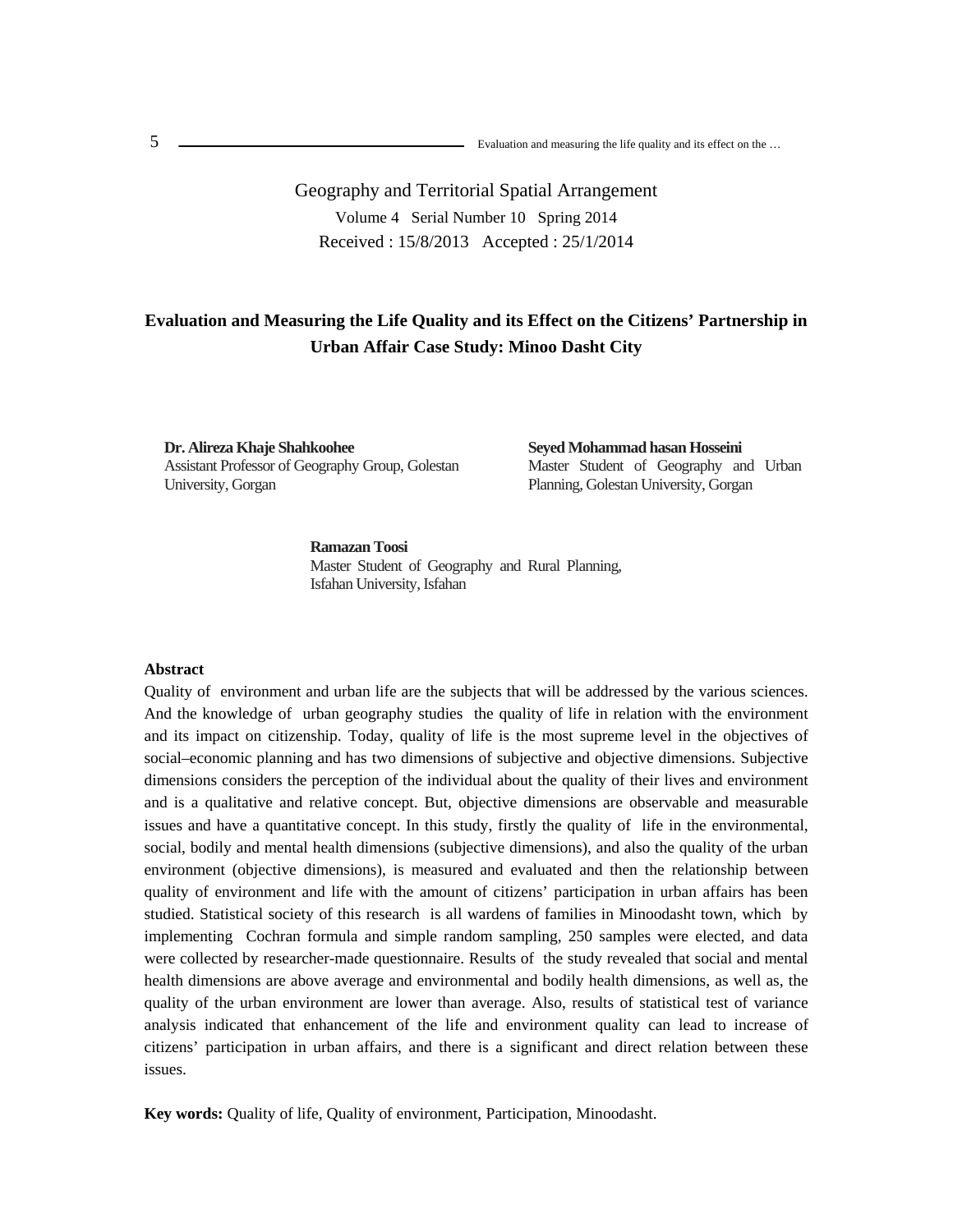# Geography and Territorial Spatial Arrangement Volume 4 Serial Number 10 Spring 2014 Received : 8/7/2013 Accepted : 4/2/2014

### **The Quality of Phyisical Environment and Sense of Place Case Study: ShahidBeheshti University Students**

**Dr. mohammadtaghi Razaviyan**  Associate Professor of Geography and Urban Planning, ShahidBeheshti University

**MohammadKazem ShamsPouya** 

Master of Geography and Urban Planning, Shahid Beheshti University

**Abdollah MolatabarLahi**  Master of Geography and Urban Planning

#### **Abstract**

Sense of place which refers to emotional feeling of a person to a specific place and researchers concept of the environment is one of the important and key concepts in the human geography particularly cultural geography.

This research studies and analyzes the quality of physical environment and sense of place among students of Shahid Beheshti University. The research method is of analytical-descriptive type and statistical society of this research is 5644 students of sub sets of human science group of Tehran Shahid Beheshti University. The theoretical framework of the research is based on documentary research and at the practical part , 400 students were selected using stratified random sampling.

 Findings showed that the variable of university position with a weighted average of 4.06 and relative weight of 0.27 among the fifteenth variables has the greatest effect on the place sense of the students and has been given the highest rating .Elements of the physical environment, such as suitable space for walking and wooded green space has designated the highest rank after the university location.

 **Key words**: sense of place, geographical situation, physical environment, Shahid Beheshti University.

6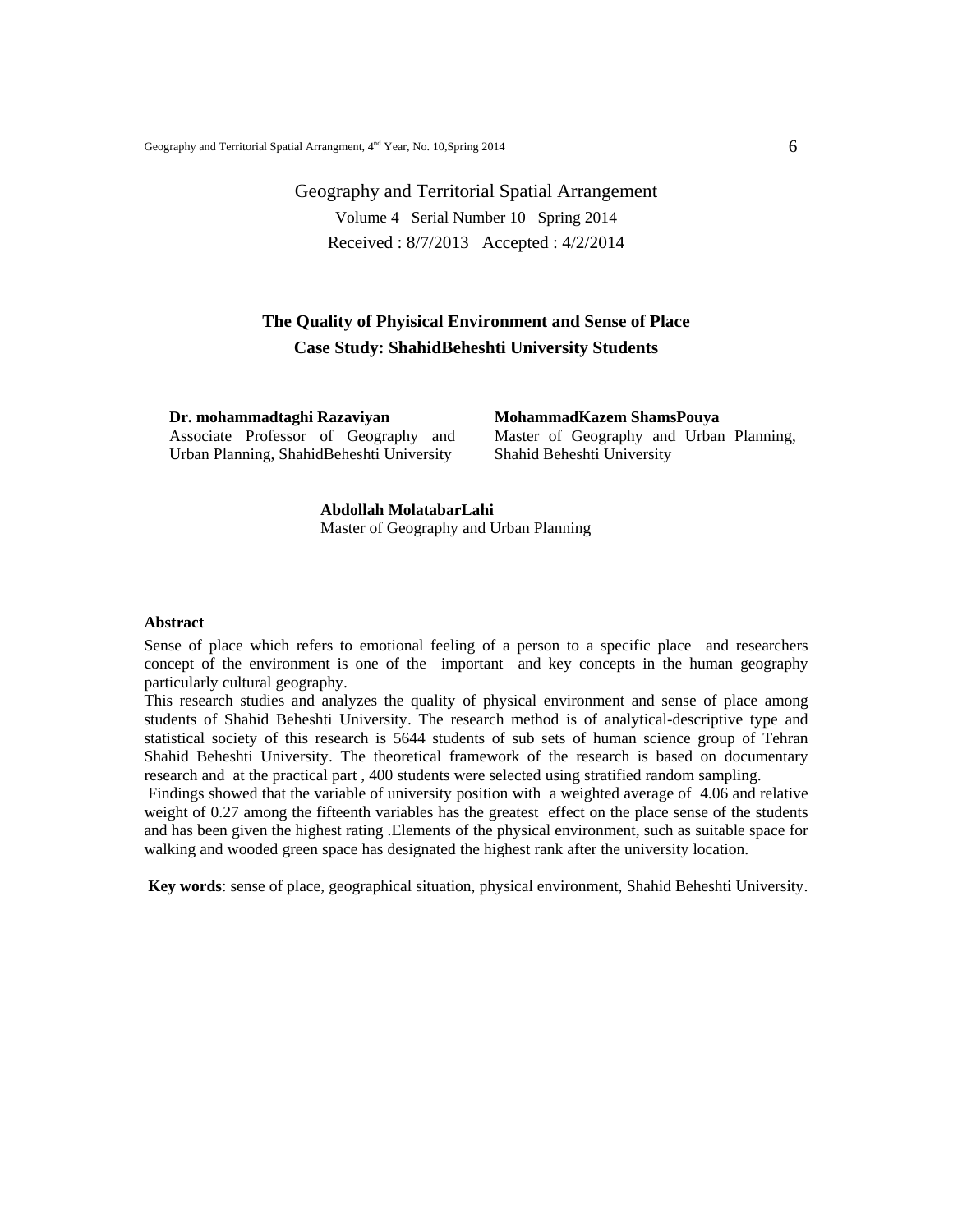# Geography and Territorial Spatial Arrangement Volume 4 Serial Number 10 Spring 2014 Received : 12/8/2013 Accepted : 4/1/2014

## **The Application of Factor Analysis and Kernel Density Estimation Model in the Appraisal of Spatial Development of Tonekabon Rural Areas**

**Dr. Gharib Fazelniya** Associate Professor of Geography and Rural Planning , Geography group, Zabol University **Masoud Rajaiee** Instructor and member of scientific board of Payam nour university

#### **Seyed Yaser Hakimdoost**

Master of Geography and Rural Planning , Instructor of Tonekabon Payam nour university

#### **Abstract**

in geographical studies of rural areas , due to the diversity of place and space phenomenon, it is not possible to study as single and individual. Therefore, the first step is to classify these phenomena in similar categories. In particular, factor analysis as a powerful tool against this problem, is responsible to develope solutions to reduce and analyze the factors . In this paper, 38 indicators were used for leveling villages of Tonekabon city , which was reduced using factor analysis to four factors.

Today, he use of geographic information systems in the spatial analysis of rural development and using statistical models and tests of graphics benchmark in order to provide spatial data base, sorting, spatial display of information , the integration of spatial information and analysis is common.

The research method in this study is analytical-synthetic method and the data analysis as qualitative and quantitative were made using inferential statistical methods using SPSS and ArcGIS10 softwares. The results show that economic and physical factors, with special quantity of 17/305, is lonely able to calculate 33/769% of the variance And has the most effect among the four factors and is known as a major factor in leveling the villages. Also the best model for estimating the density of development in the region, is kernel model which was selected as the best model with determinant factor of 0.71. According to this model, the development density is in the villages of northwest part of the town.

**Keywords:** factor analysis, kernel model, place and space development, village, Tonekabon